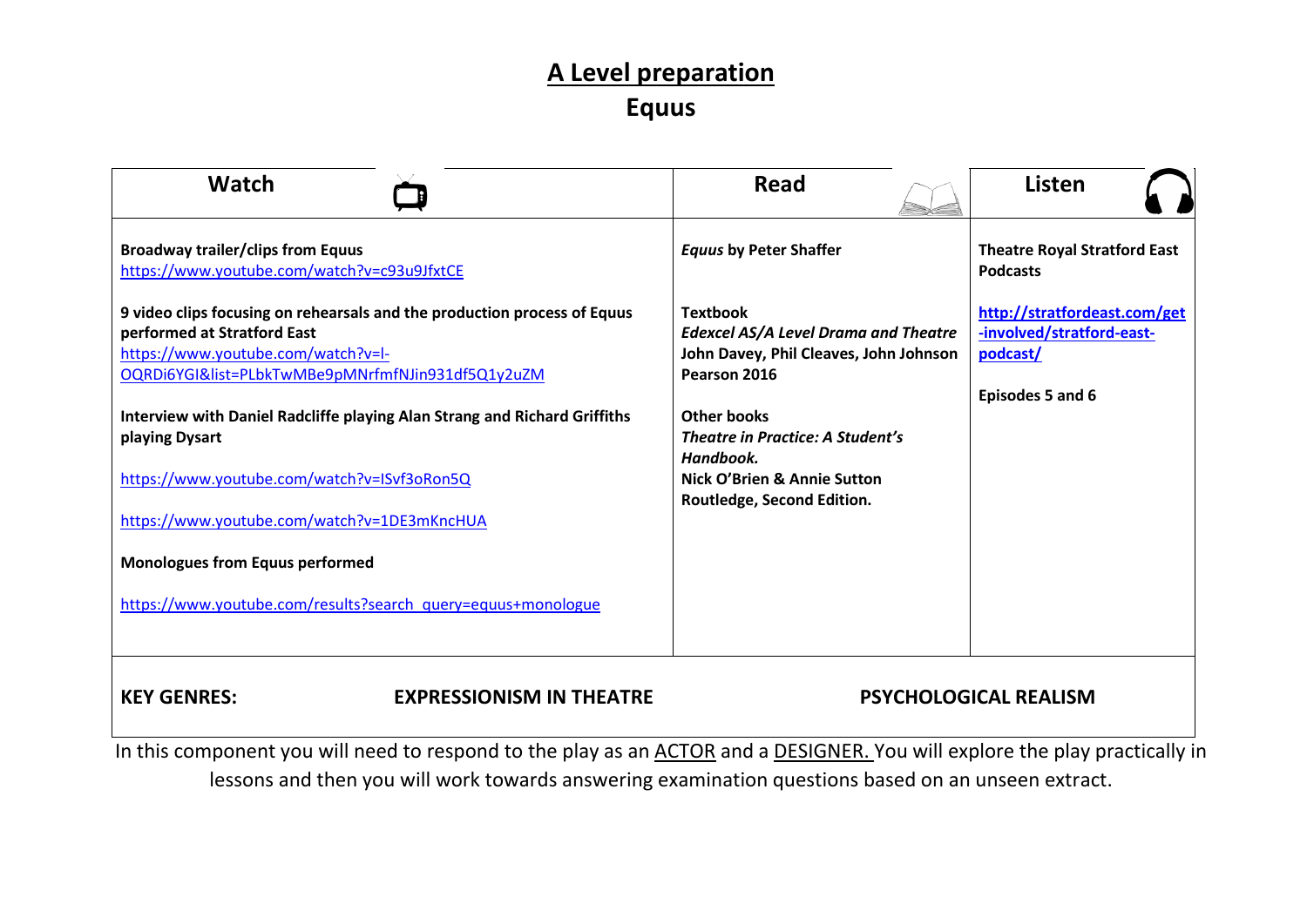## **A Level preparation Equus**

#### **Information: Social, Historical, Cultural and Political Context**

In the exam, you will need to refer to the historical context of the play. It is important you research the play and its original performance conditions.

| <b>Key Facts</b>             | Written by Peter Shaffer<br>Written in 1973<br>Original production ran at The National Theatre, London between 1973 and 1975<br>Original production directed by John Dexter<br>Shaffer was inspired to write the play when he heard the true story of a 17 year old boy who blinded six horses in<br>a town near Suffolk                                                                                                                                                                                                                                                                                                                                                                                                                                                                                                                                                                                                      |
|------------------------------|-------------------------------------------------------------------------------------------------------------------------------------------------------------------------------------------------------------------------------------------------------------------------------------------------------------------------------------------------------------------------------------------------------------------------------------------------------------------------------------------------------------------------------------------------------------------------------------------------------------------------------------------------------------------------------------------------------------------------------------------------------------------------------------------------------------------------------------------------------------------------------------------------------------------------------|
| Life in $1970$ 's<br>England | A time of austerity; people thought Britain had no future<br>High rates of inflation, which resulted in the government capping pay rises<br>A number of riots and strikes by unions which brought about a three day working week in 1974, aimed at<br>preserving dwindling fuel supplies<br>IRA planted a number of bombs in the 1970's, killing many innocent civilians<br>High manufacturing costs and international competition resulted in the decline of many industries, such as coal<br>mining<br>Racist tensions towards blacks and immigrants was high<br>The rise of British Punk culture. This wasn't just about music and clothes, it reflected people's dissatisfaction<br>with their lives<br>High levels of unemployment and collapsing public services<br>In 1979, Margaret Thatcher became the first female Prime Minister<br>More about the 1970's here:<br>https://www.tes.com/lessons/cXUT_8sRRiIioQ/edit |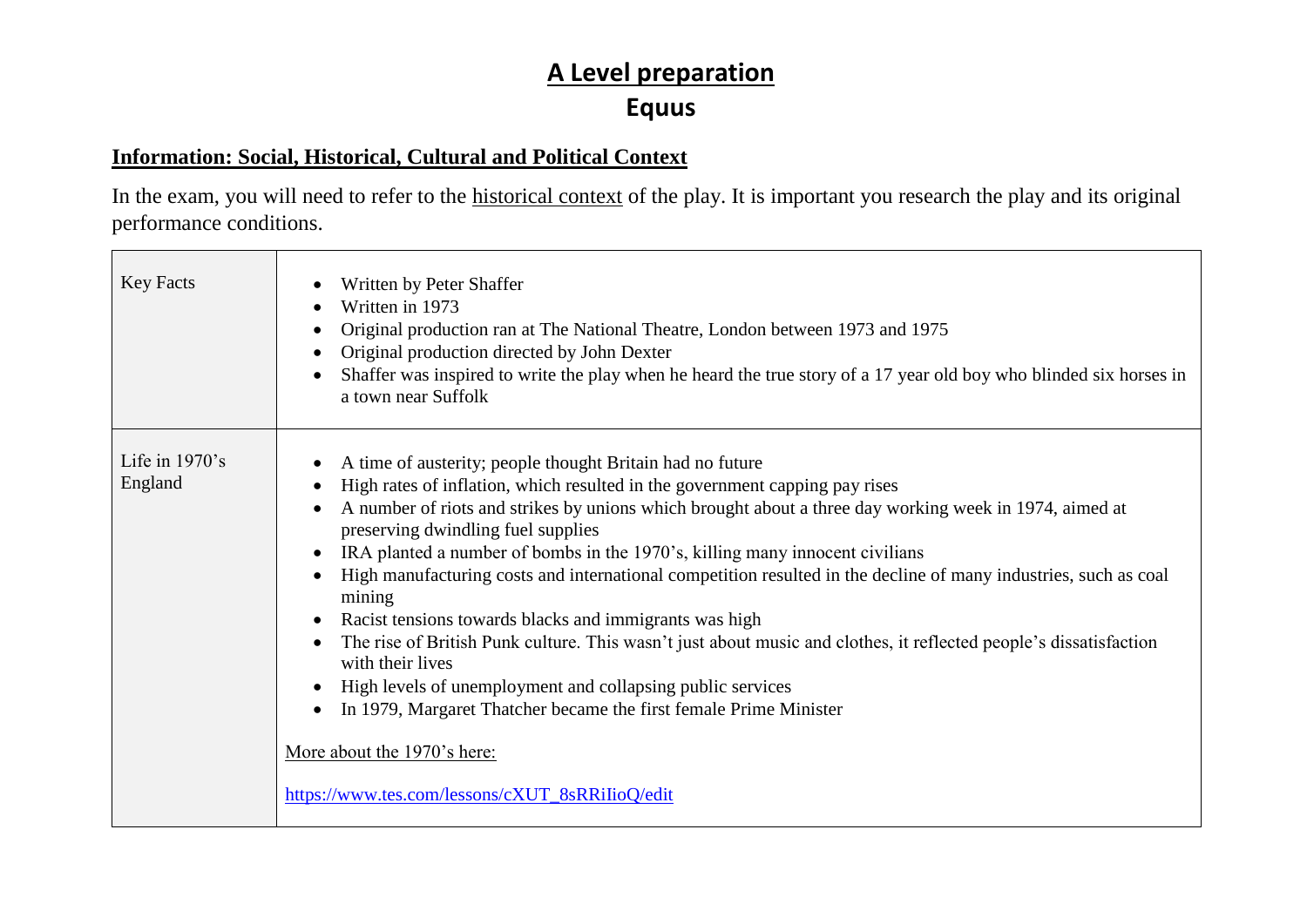# **A Level preparation**

### **Equus**

| Themes | Religion and worship<br>Ritual sacrifice<br>Personal and social values<br>Passion<br>Sex and Sexuality<br>Modern Society and Normality<br>Psychiatry and Mental Illness Rehabilitation<br>Justice |
|--------|---------------------------------------------------------------------------------------------------------------------------------------------------------------------------------------------------|
| Style  | The play uses Psychological realism combined with expressionistic theatrical techniques, such as the use of mask, mime,<br>and stylised movement.                                                 |

### **Research tasks:**

Research the following genres and then provide, in your own words, a definition for each genre using no more than two sentences:

| Psychological realism (in theatre) |  |
|------------------------------------|--|
|                                    |  |
|                                    |  |
|                                    |  |
|                                    |  |
| Expressionism (in theatre)         |  |
|                                    |  |
|                                    |  |
|                                    |  |
|                                    |  |